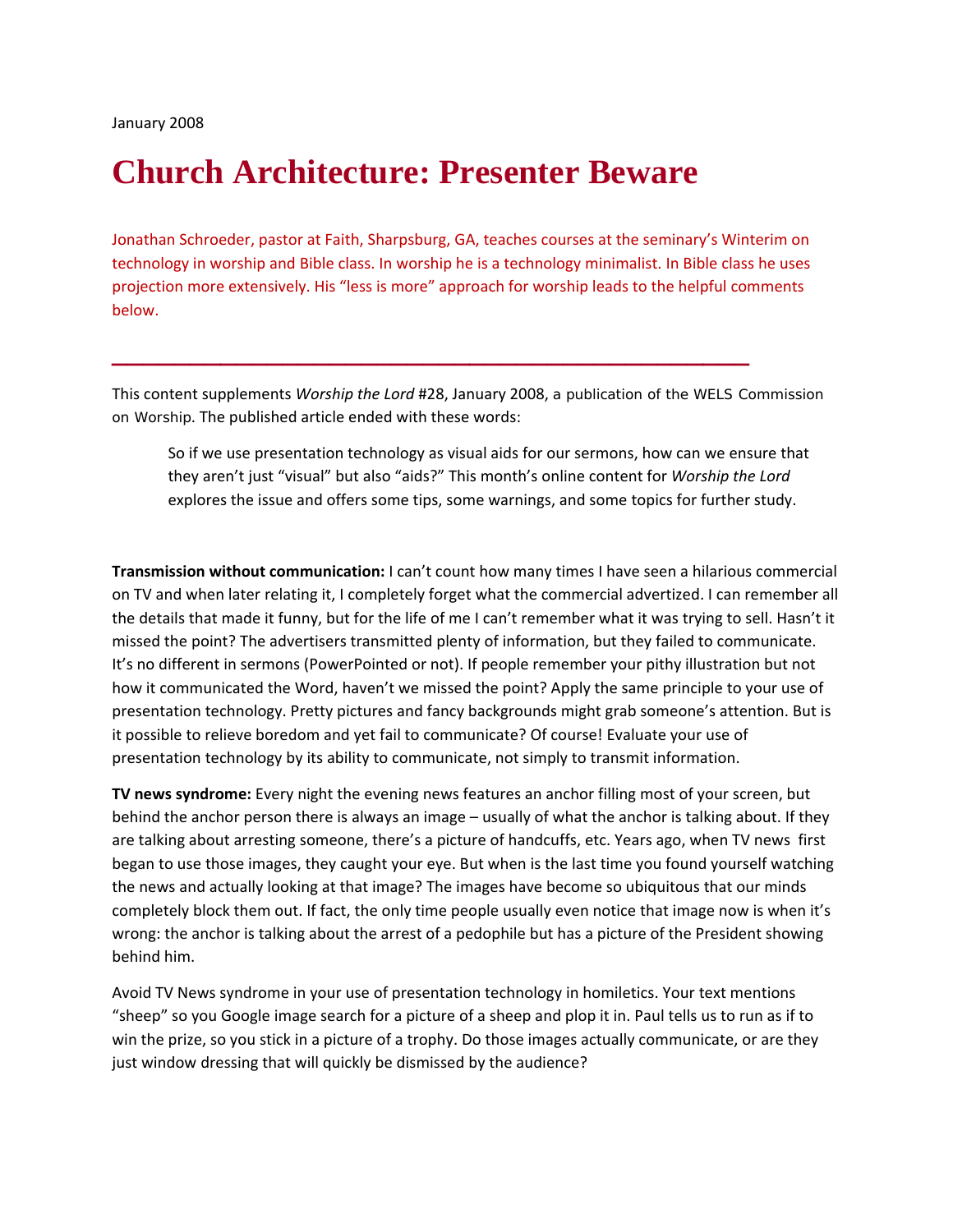**Make your images part of the communication not parallel to it**. When you put images up in front of your congregation, you are telling them to not pay attention to the preacher and to focus their attention on something else. Hopefully, you are in the middle of preaching Law and Gospel. To what will you turn their attention? Make it worth not paying attention to you. Preaching is a different communication environment than Bible class. It is most often a dialogue rather than a didactic experience. Ensure that your use of presentation technology (slide, pictures, videos) is part of or enhances the dialogue rather than distracting from it.

**Use the strength of the medium.** The point of presentation technology during sermons is to bring material to bear that could not be relayed in another way. Putting your sermon theme and parts up on the screen when they are already in the service folder fails to use the strength of the medium. The medium is meant to convey sights, sounds, movements, and text—not just text with a trophy in the background.

**Less is more.** Less images; less transitions; less words; in fact, less presentations. The less you use it, the more striking its use will be.

**Just because they make it in your size, doesn't mean you should wear it.** This adage about wardrobe can be applied to your use of presentation software during your sermon: just because PowerPoint can do it doesn't mean you should. Brothers, are you using animations that make your text come in like a typewriter or flying in like a car? For the love of all that's good and right in the world, please stop. It is not catchy or edgy; it's just old.

**Follow the Fourth and Seventh Commandments.** Copyright laws apply to churches, too. It's not just a file cabinet full of copied choir music that's illegal. So is your use of copyrighted material in sermons. During Bible class, the concept of "fair use" largely covers you. However, in a worship environment, it would be quite a stretch. You need to use images or material that are in the public domain or procure permissions for their use.

**Chronological snobbery.** We live in a post‐literate, visual world; people learn with all their senses. Never forget that worship can be multisensory without being multimedia.

**Give it the time it deserves.** Using presentation technology in your sermon will not save you time. It will take much more time. It requires some knowledge, some training, and a lot of effort to do it well. A great little book to start with is *High Tech Worship? Using Presentation Technology Wisely* by Quentin Schultze.

*Jonathan E. Schroeder*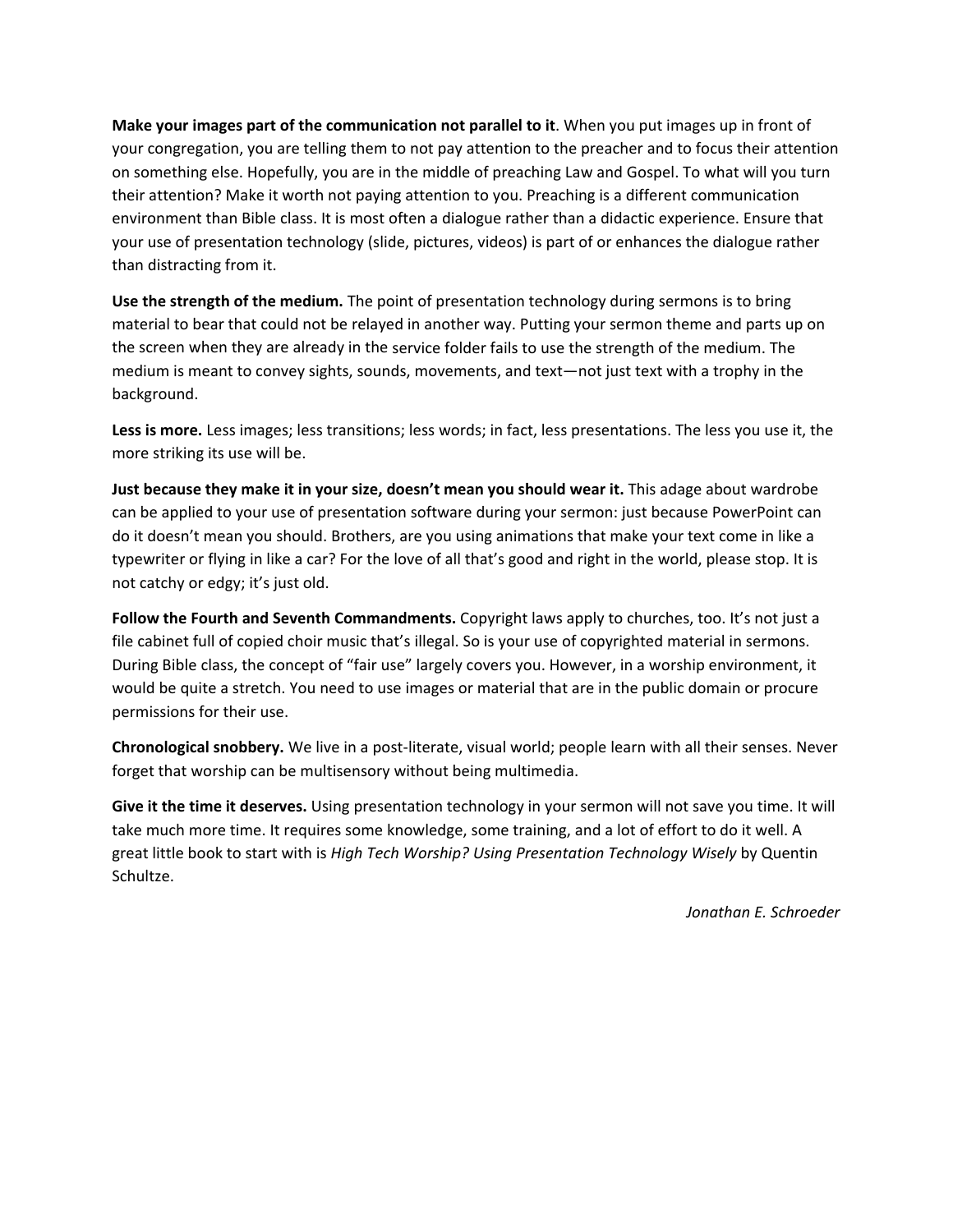# **Church Architecture: Presenter Beware**

**\_\_\_\_\_\_\_\_\_\_\_\_\_\_\_\_\_\_\_\_\_\_\_\_\_\_\_\_\_\_\_\_\_\_\_\_\_\_\_\_\_**

This content supplements *[Worship the Lord](http://www.wels.net/cgi-bin/site.pl?2617&collectionID=904&contentID=82763&shortcutID=27879)* #28, January 2008, a publication of the WELS Commission on Worship.

#### **Announcements in chancel?**

Jon Hein wrote, "A projection screen can be the wart on an otherwise lovely chancel face." So also can the projected content militate against the ambiance and focus desired in the chancel. Do you project all sorts of announcements before the service along with location of restrooms? Is that really what the chancel wants to say to people as they prepare their hearts for worship?

See Jon Schroeder's comments under **Use the strength of the medium** in another Issue #28 supplemental article. Worship folders are good places for announcements. Perhaps other parts of the building are better than the chancel for projecting announcements and restrooms.

Here's the solution implemented at Calvary, Dallas – announcements projected in a large gathering space with ample room for visiting and refreshments.





### **Additional reading**

**"Technology in Worship. Useful Tool or a Clanging Cymbal?"** by Mark Zarling; *Wisconsin Lutheran Quarterly*, Vol. 99, No. 4, Fall 2002. A version of that article i[s online here.](http://www.wels.net/cgi-bin/site.pl?1518&cuItem_itemID=2122&cuTopic_topicID=65)

(more)

**From** *[Preach the Word](http://www.wels.net/s3/uploaded/5894/18b-ptw3-01.pdf)***, v4.4, March/April 2001.**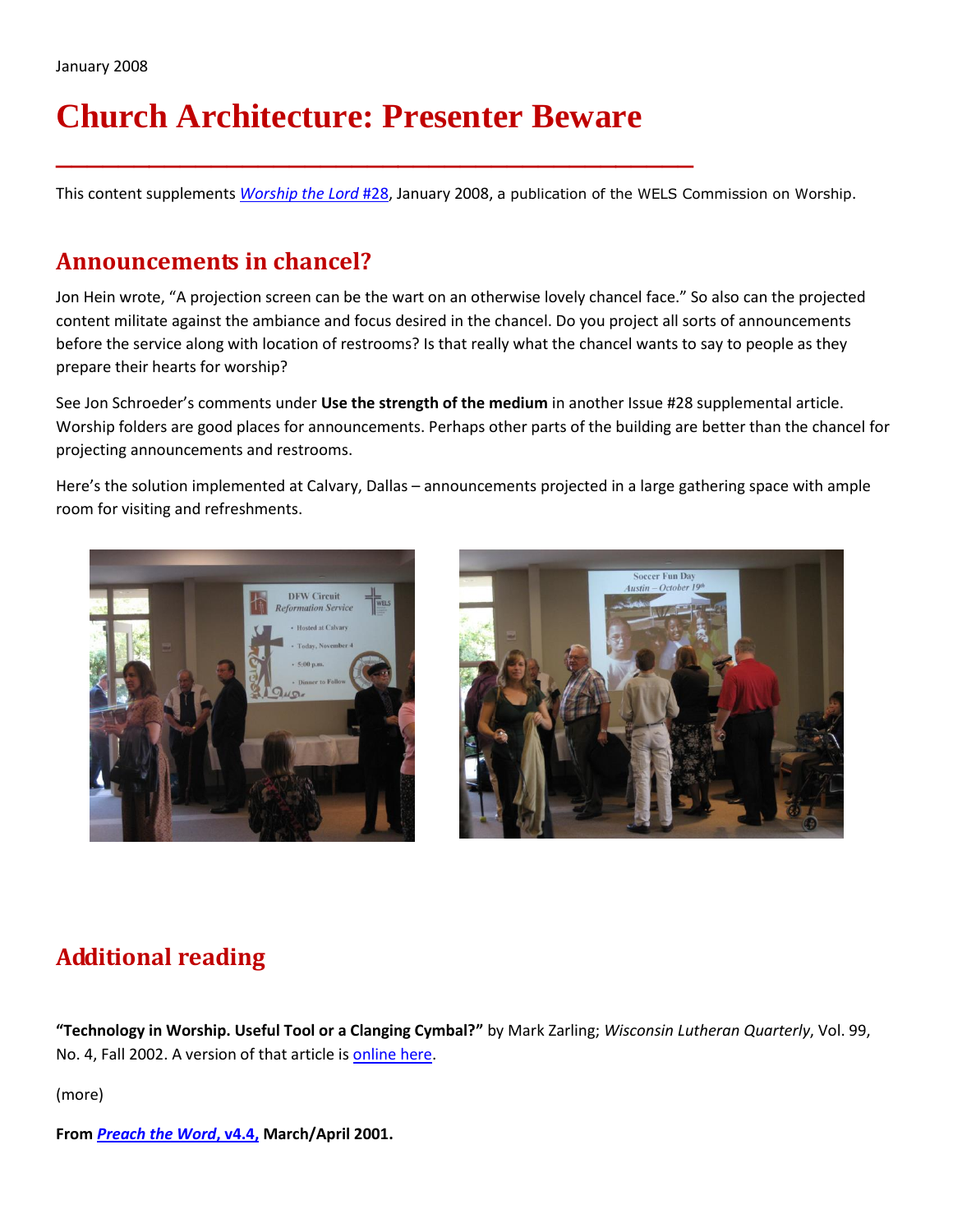The main article mentions a survey on preaching that appeared in January 2001 on the Christianity Today website. "What was interesting about the survey is that listeners consistently graded preachers higher than they graded themselves. The listeners also thought less of methods preachers felt would help their preaching than the preachers did."

**"[A Study of the Means the Holy Spirit Uses to Build the Church](http://www.wels.net/cgi-bin/site.pl?2617&collectionID=765&contentID=40692&shortcutID=16427)"** by Silas Krueger; *Wisconsin Lutheran Quarterly*, Vol. 101, No. 4, Fall 2004. See the section *Christian Worship* **or PowerPoint?** (pp 270-271).

#### **Screens or not?**

Some churches flash hymns on screens for ease of congregational singing. The varying backgrounds of people gathered in a mission congregation may cause the suggestion to be made. When weighing suggestions that call for major decisions, the planning committee might use a procedure suggested by Marva Dawn in her book, *A Royal "Waste" of Time* (Grand Rapids: William B. Eerdmans, 1999). In Chapter 25 she compiles lists of advantages and disadvantages for screen use. After compiling and reviewing such lists it may be easier for a committee to come to conclusions. Screens, for instance, can stand in the way of architectural integrity and become aesthetic distractions that take away the worshipers' focus on the altar, the cross, the symbols. Today many are experimenting with screens and power point demonstrations. Only time will tell if this serves as an aid or a distraction.

From [Designing a Worshipful Environment,](http://www.wels.net/cgi-bin/site.pl?2617&collectionID=803&contentID=82825&shortcutID=27919) Mission Counselor Wayne Schulz's presentation at a Home Missions conference in 2000, expanded for the 2002 and 2005 national worship conferences. The entire presentation is available at the link.

**Even** *USA Today* has covered the topic of "screens or not" with special reference to hymnals…or not (September 3, 2003). The article is generally positive about projection technology but also includes these comments:

- Huge non-denominational churches don't want the doctrine that comes between hymnal covers in songs, liturgies and lessons. Many churchgoers prefer the catchy tunes of new praise-and-worship songs. …
- Flickering screens and disposable programs give the sensory impression that faith is fleeting, too, says Carl Daw Jr., director of the Boston-based Hymn Society, which promotes congregational song and preserves its history. …
- Hymnals connect past and present, says Paul Grime, head of the Commission on Worship for the Lutheran Church Missouri Synod.

''With a hymnal, I'm teaching my sons the songs I hope they will sing when they are 60 years old. If you only sing what is contemporary – all now and all today, and that is always shifting – what will be your essential grounded memories?

''For a Lutheran, a hymnal is one of the things that shapes the piety of the people,'' Grime says. ''It expresses the teachings of Scripture in ways that are memorable and handed down for centuries. It introduces them to ideas they may not have otherwise encountered. Little phrases and images are painted for people that help them understand God and the Church.

''Where else can you get the entire doctrine of salvation in six stanzas? If you want to hold to your denominational distinctiveness, you need a book that expresses it.'' …

 At St. Paul's Lutheran in St. Louis, the Rev. David Smith will welcome the new book. ''A screen would look absurd in our traditional architecture."…